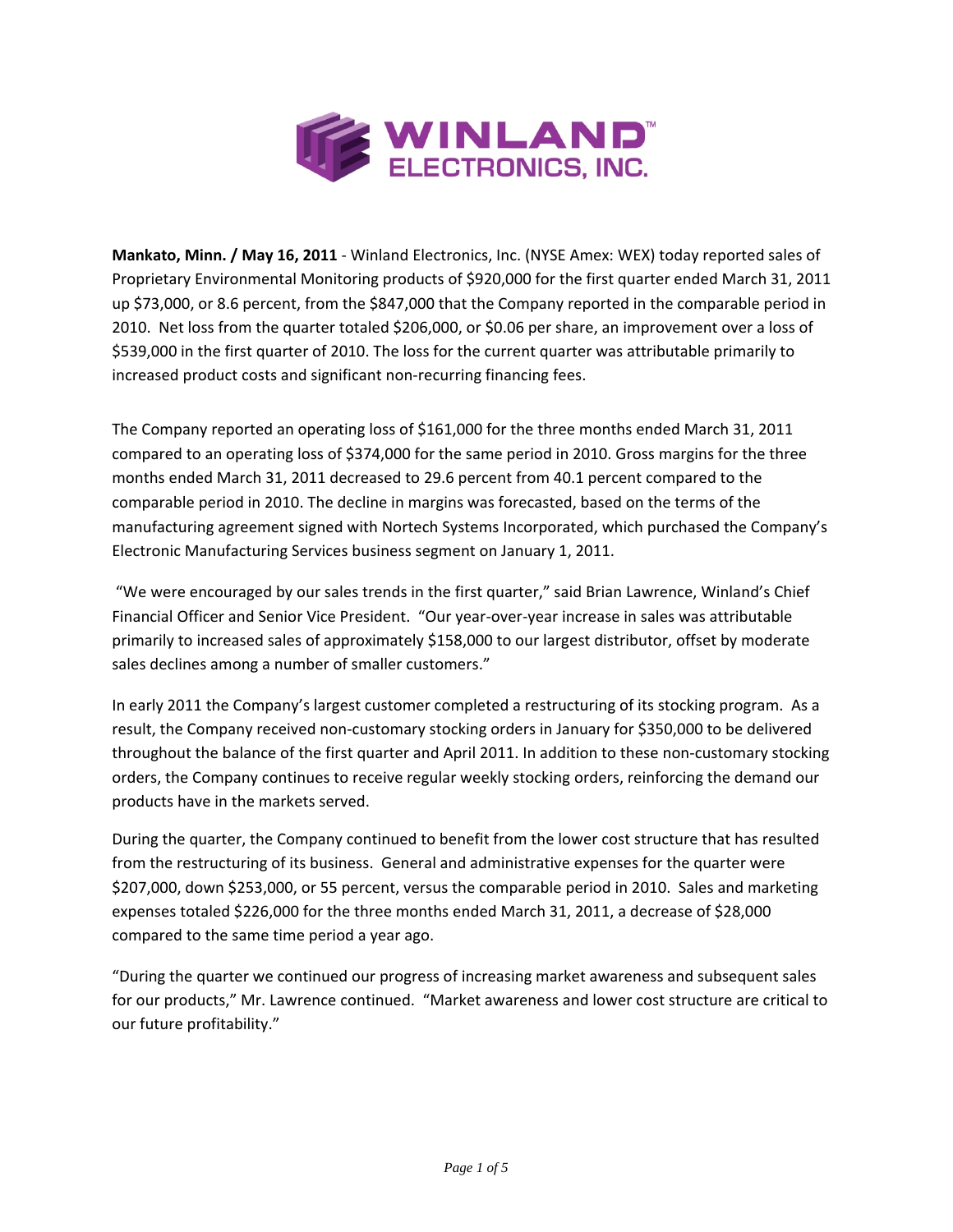## **About Winland Electronics**

Winland Electronics, Inc. (www.winland.com), is an industry leader of critical condition monitoring devices. Products including EnviroAlert, WaterBug, TempAlert, Vehicle Alert and more are designed in‐ house to monitor critical conditions for industries including health/medical, grocery/food service, commercial/industrial, as well as agriculture and residential. Proudly made in the USA, Winland products are compatible with any hard wire or wireless alarm system and are available through distribution world wide. Headquartered in Mankato, MN, Winland trades on the NYSE Amex Exchange under the symbol WEX.

| <b>CONTACT:</b> | <b>Brian Lawrence</b>       | Tony Carideo            |  |
|-----------------|-----------------------------|-------------------------|--|
|                 | CFO & Senior Vice President | The Carideo Group, Inc. |  |
|                 | $(507)$ 625-7231            | (612) 317-2881          |  |

#### **Cautionary Statements**

Certain statements contained in this press release and other written and oral statements made from time to time by the Company do not relate strictly to historical or current facts. As such, they are considered forward‐looking statements, which provide current expectations or forecasts of future events. The statements included in this release with respect to the following matters are forward looking statements; (i) that the Company's investment in sales and marketing continued to increase market awareness of the solutions its products offer in monitoring critical environments and (ii) that market awareness and lower cost structure are critical to the Company's future profitability. These statements involve a variety of risks and uncertainties, known and unknown, including among other risks that (i) the Company's investment in sales and marketing does not in fact increase market awareness of the solutions its products offer in monitoring critical environments and (ii) that increased market awareness and a lower cost structure do not in fact result in the Company being profitable. Consequently, no forward‐looking statement can be guaranteed and actual results may vary materially.

Tables to follow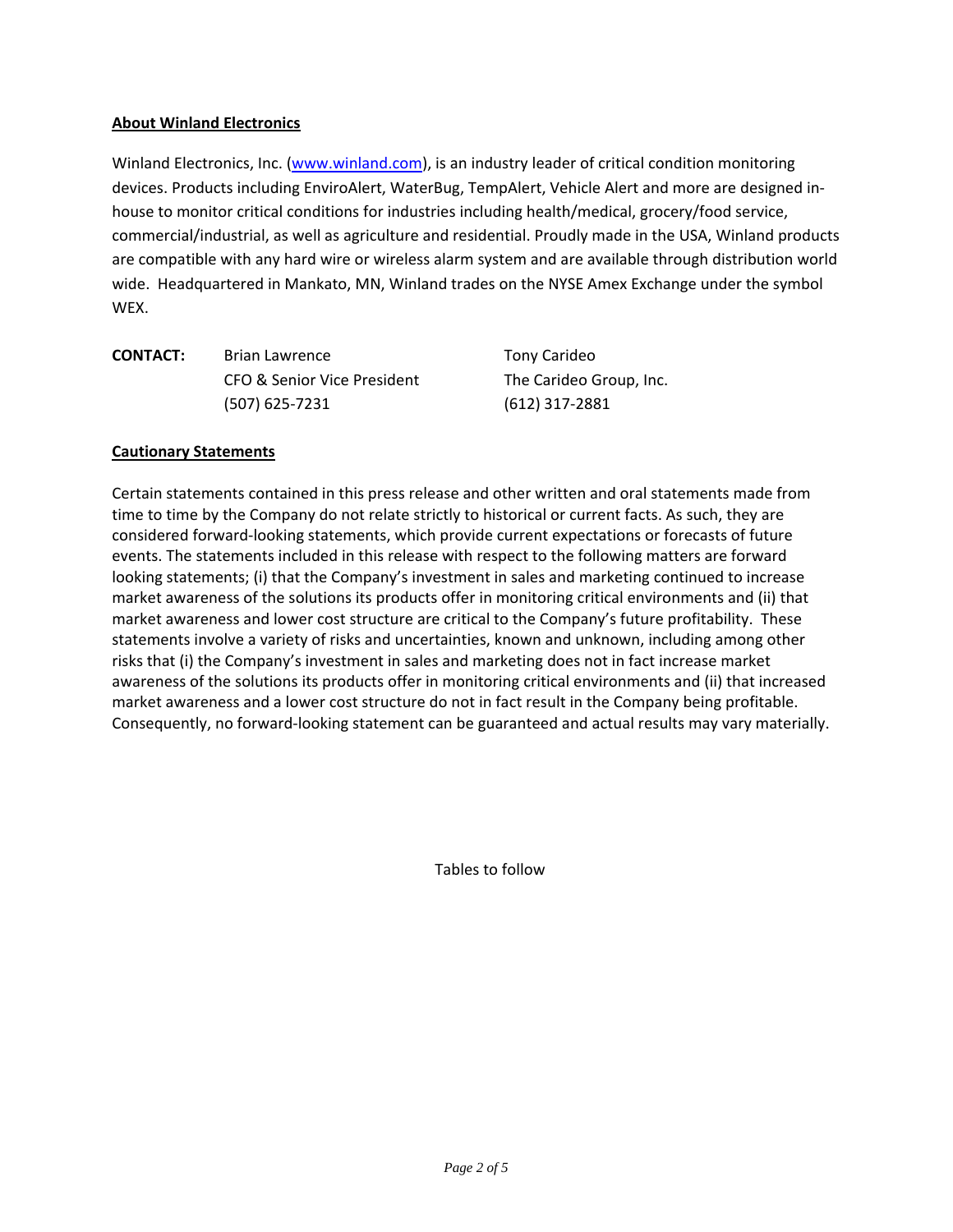## **WINLAND ELECTRONICS, INC. CONDENSED STATEMENTS OF OPERATIONS For the Three Months Ended March 31, 2011 and 2010**

(In Thousands, Except Share and Per Share Data)

|                                                          | March 31, |           |       |           |
|----------------------------------------------------------|-----------|-----------|-------|-----------|
|                                                          |           | 2011      |       | 2010      |
| Net sales                                                | \$        | 920       | \$    | 847       |
| Cost of sales                                            |           | 648       |       | 507       |
| Gross profit                                             |           | 272       |       | 340       |
| Operating expenses:                                      |           |           |       |           |
| General and administrative                               |           | 207       |       | 460       |
| Sales and marketing                                      |           | 226       |       | 254       |
|                                                          |           | 433       |       | 714       |
| <b>Operating loss</b>                                    |           | (161)     |       | (374)     |
| Other income (expenses):                                 |           |           |       |           |
| Interest expense                                         |           | (24)      |       | (12)      |
| Other, net                                               |           | 2         |       | 2         |
|                                                          |           | (22)      |       | (10)      |
| Loss from continuing operations before income taxes      |           | (183)     |       | (384)     |
| Income tax benefit                                       |           | (9)       |       | (2)       |
| Loss from continuing operations                          | (192)     |           | (386) |           |
| Loss from discontinued operations, net of tax            |           | (14)      |       | (153)     |
| <b>Net loss</b>                                          | \$        | (206)     | \$    | (539)     |
| Loss per common share data:                              |           |           |       |           |
| Basic and diluted                                        | \$        | (0.06)    | \$    | (0.15)    |
| Loss from continuing operations per common share data:   |           |           |       |           |
| Basic and diluted                                        | \$        | (0.06)    | \$    | (0.11)    |
| Loss from discontinued operations per common share data: |           |           |       |           |
| Basic and diluted                                        | \$        | (0.00)    | \$    | (0.04)    |
| Weighted-average number of common shares outstanding:    |           |           |       |           |
| Basic and diluted                                        |           | 3,699,230 |       | 3,686,435 |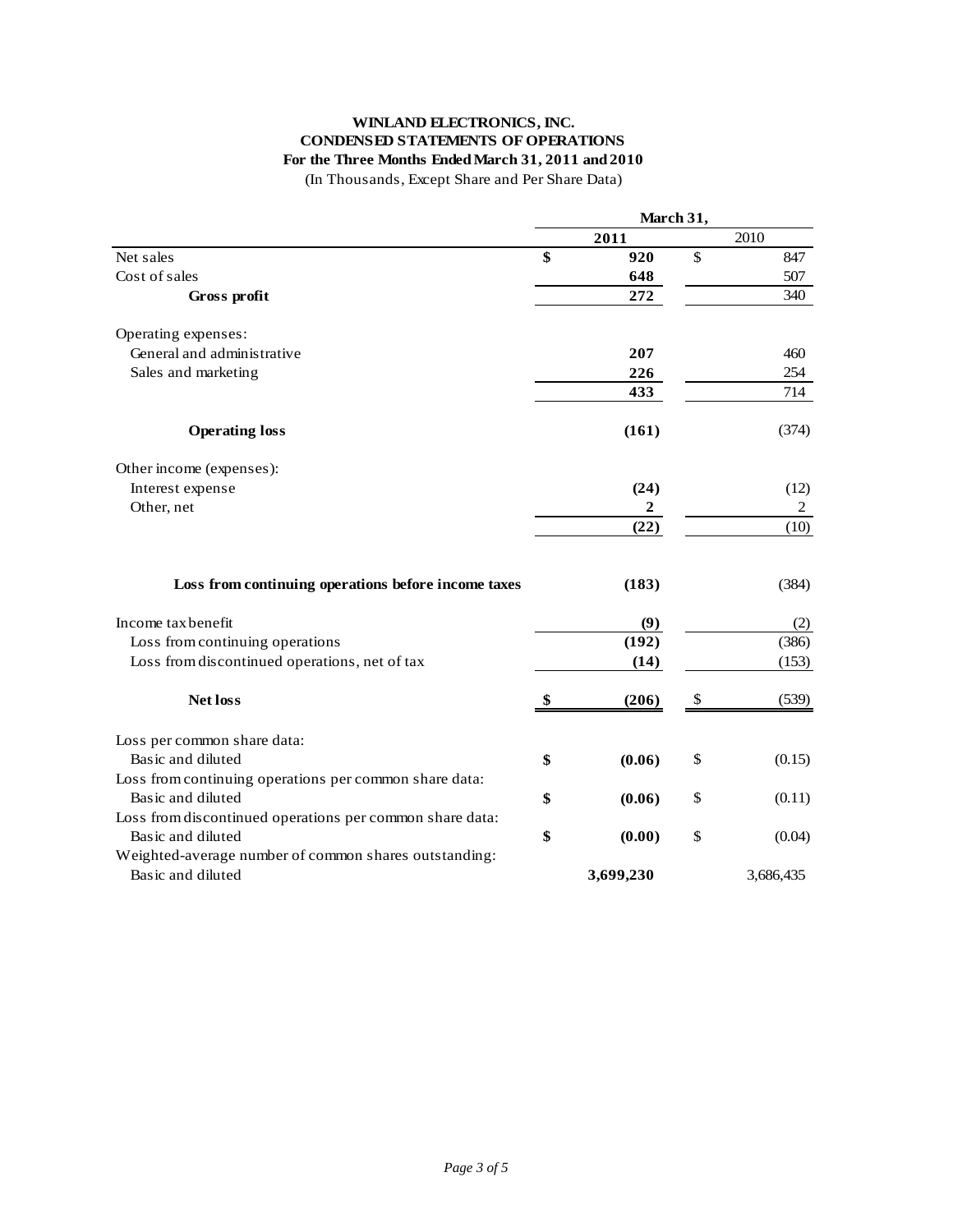### **WINLAND ELECTRONICS, INC. CONDENSED BALANCE SHEETS** (In Thousands, Except Share Data)

| <b>ASSETS</b>                                                                           |    | March 31,<br>2011 |    | December 31,<br>2010 |  |
|-----------------------------------------------------------------------------------------|----|-------------------|----|----------------------|--|
|                                                                                         |    | (Unaudited)       |    |                      |  |
| <b>Current Assets</b>                                                                   |    |                   |    |                      |  |
| Cash and cash equivalents                                                               | \$ | 747               | \$ | 318                  |  |
| Accounts receivable, less allowance for doubtful                                        |    |                   |    |                      |  |
| accounts of \$10 as of March 31, 2011 and December 31, 2010                             |    | 768               |    | 547                  |  |
| Receivable due from EMS asset sale                                                      |    | 882               |    |                      |  |
| Refundable income taxes                                                                 |    | 205               |    | 277                  |  |
| Inventories                                                                             |    | 143               |    | 112                  |  |
| Prepaid expenses and other assets                                                       |    | 90                |    | 87                   |  |
| Current assets of discontinued operations                                               |    | 715               |    | 4,649                |  |
| <b>Total current assets</b>                                                             |    | 3,550             |    | 5,990                |  |
| Property and Equipment, at cost                                                         |    |                   |    |                      |  |
| Property and equipment                                                                  |    | 3,755             |    | 3,750                |  |
| Less accumulated depreciation and amortization                                          |    | 1,480             |    | 1,447                |  |
| Net property and equipment                                                              |    | 2,275             |    | 2,303                |  |
| Property and equipment of discontinued operations, net                                  |    |                   |    | 1,151                |  |
|                                                                                         |    |                   |    |                      |  |
| <b>Total assets</b>                                                                     | \$ | 5,825             | \$ | 9,444                |  |
| <b>LIABILITIES AND STOCKHOLDER'S EQUITY</b>                                             |    |                   |    |                      |  |
| <b>Current Liabilities</b>                                                              |    |                   |    |                      |  |
| Revolving line-of-credit                                                                | \$ |                   | \$ | 1,249                |  |
| Current maturities of long-term debt                                                    |    | 421               |    | 448                  |  |
| Accounts payable                                                                        |    | 414               |    | 381                  |  |
| Other short-term tax liabilities                                                        |    |                   |    | 68                   |  |
| Accrued liabilities:                                                                    |    |                   |    |                      |  |
| Compensation                                                                            |    | 348               |    | 410                  |  |
| Other                                                                                   |    | 26                |    | 35                   |  |
| Current liabilities of discontinued operations                                          |    | 128               |    | 2,084                |  |
| <b>Total current liabilities</b>                                                        |    | 1,337             |    | 4,675                |  |
| <b>Long-Term Liabilities</b>                                                            |    |                   |    |                      |  |
| Deferred revenue                                                                        |    | 112               |    | 114                  |  |
| Long-term liabilities of discontinued operations                                        |    | ٠                 |    | 29                   |  |
| <b>Total long-term liabilities</b>                                                      |    | 112               |    | 143                  |  |
| <b>Total liabilities</b>                                                                |    | 1,449             |    | 4,818                |  |
| <b>Stockholders' Equity</b>                                                             |    |                   |    |                      |  |
| Common stock, par value \$0.01 per share; authorized 20,000,000 shares; issued and      |    |                   |    |                      |  |
| outstanding 3,701,630 as of March 31, 2011 and 3,699,230 shares as of December 31, 2010 |    | 37                |    | 37                   |  |
| Additional paid-in capital                                                              |    | 4,981             |    | 5,025                |  |
| Accumulated deficit earnings                                                            |    | (642)             |    | (436)                |  |
| <b>Total stockholders' equity</b>                                                       |    | 4,376             |    | 4,626                |  |
| Total liabilities and stockholders' equity                                              |    | 5,825             |    | 9,444                |  |